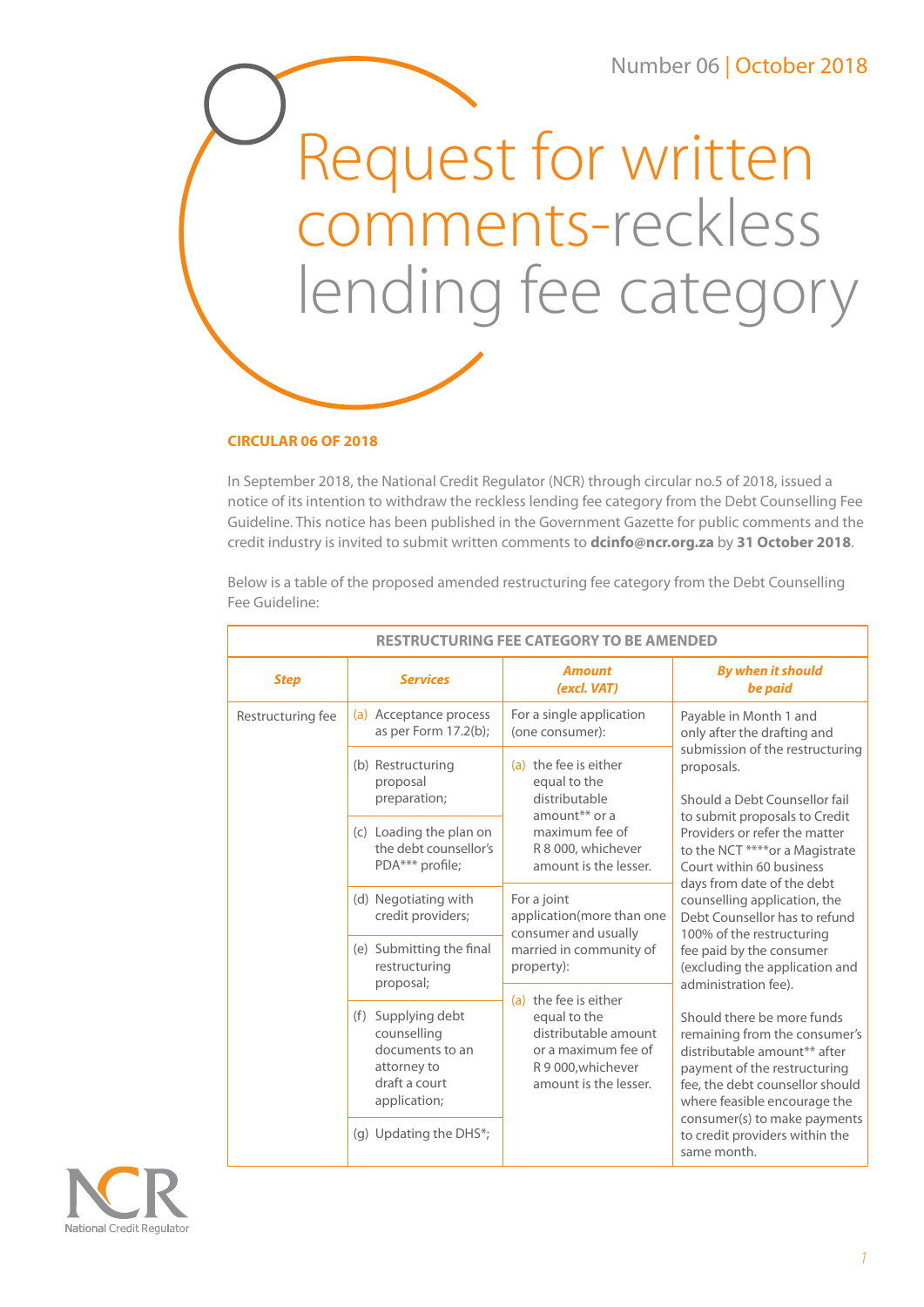| <b>Step</b> | <b>Services</b>                                                                                                           | <b>Amount</b><br>(excl. VAT) | <b>By when it should</b><br>be paid |
|-------------|---------------------------------------------------------------------------------------------------------------------------|------------------------------|-------------------------------------|
|             | (h) Transferring of the<br>consumer(s);                                                                                   |                              |                                     |
|             | (i) Instruction to an<br>attorney to draft<br>a Court application<br>/ collation and<br>filing of NCT****<br>application; |                              |                                     |
|             | (j) Withdrawal by<br>consumer(s) (Form<br>17.W process);                                                                  |                              |                                     |
|             | (k) Conducting the<br>reckless lending<br>allegation (as per<br>section 86(6) (b) of<br>the Act;                          |                              |                                     |
|             | (I) Notifying<br>the consumer(s)<br>and credit<br>provider(s) of the<br>outcome of<br>the assessment; and                 |                              |                                     |
|             | (m) Supplying reckless<br>lending documents<br>to an attorney to<br>draft the affidavit<br>on the assessment<br>outcome.  |                              |                                     |

## **GLOSSARY**

**\*DHS** means the Debt Help System;

**\*\*Distributable amount** means the amount payable to the credit providers as per the initial debt re-arrangement plan;

**\*\*\*PDA** means a Payment Distribution Agent registered with the National Credit Regulator I terms of Section 44A of the National Credit Act 34 of 2005 as amended(" the Act"); and

**\*\*\*\*NCT** means the National Consumer Tribunal as established in terms of the Act.